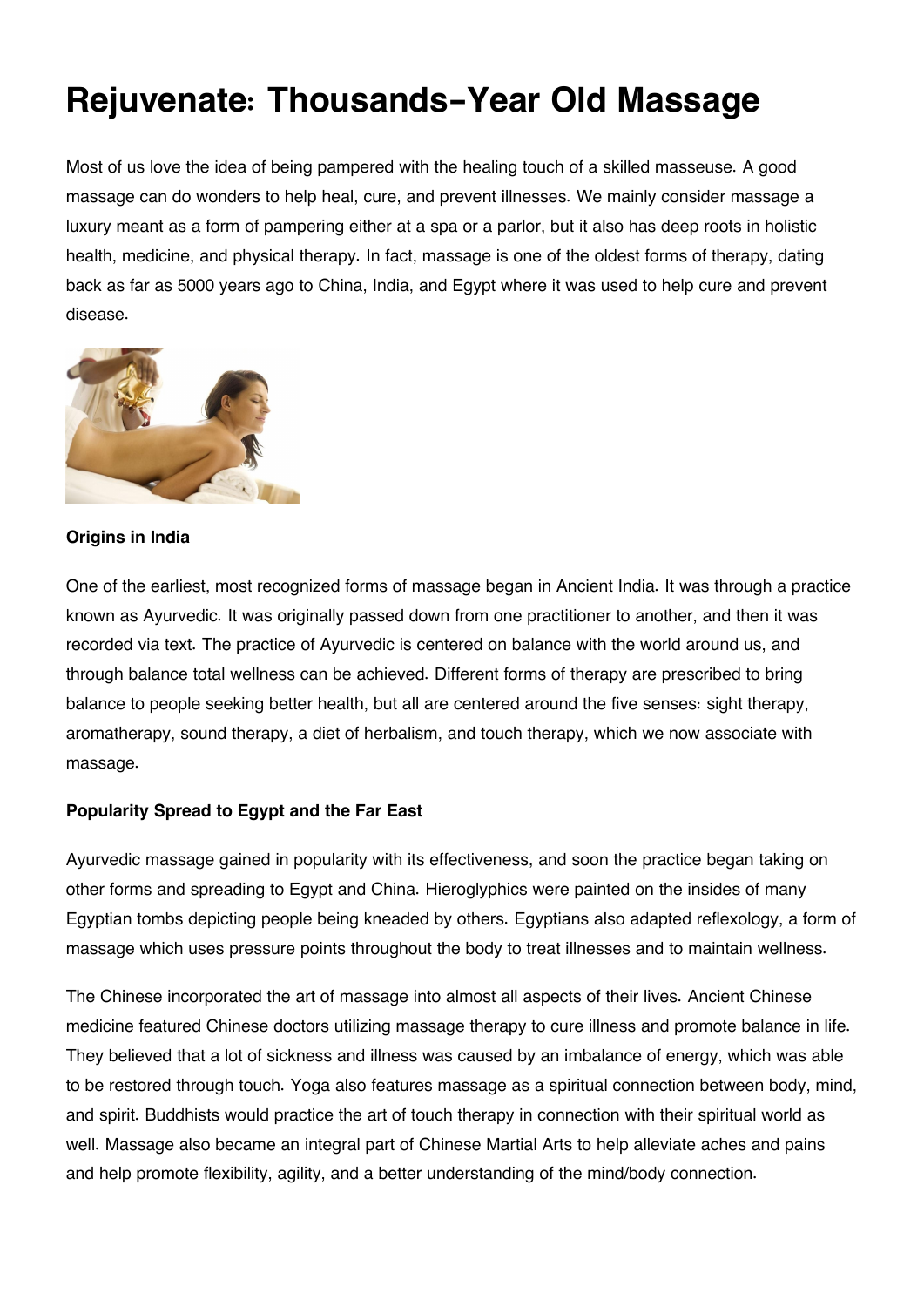

# **The Emergence of Shiatsu**

Buddhist monks brought their practice of massage to Japan around 3000 years ago. It began as a practice of traditional Chinese medical massage, and later evolved to the practice of Shiatsu, which is still a form of massage that is alive and well today. The philosophy behind Shiatsu is to raise energy levels in the patient by manipulating and touching pressure points and muscular points. The raise in energy then increases and fortifies the function of the organs, which gives way to a more healthy and well-rounded individual and a natural resistance to illness.

### **From Japan to Greece and the Western World**

With the success of Shiatsu in Japan and other forms of early massage throughout the world, Greek athletes and Philosophers began to adopt the practice around 2500 years ago. Greek athletes and Olympians began using massage to help maintain peak form in their bodies. Massage was an essential practice for the best athletes in Ancient Greece. Also in Ancient Greece, philosopher Hippocrates began using the method of "friction therapy" to help promote healing and to ward off muscle stiffness and pain associated with many common illnesses and maladies. Hippocrates is known today as the father of Modern Medicine.



# **Waning of Natural Healing with the Introduction of Pharmaceuticals**

Around the 19th century, western civilizations began to shy away from many different forms of [natural](http://www.spa-resorts.cz/eng/index.php) [healing](http://www.spa-resorts.cz/eng/index.php) as medications became introduced. Doctors began to utilize pharmaceuticals to prevent, treat, and cure illnesses; and for a time, [massage therapy](http://www.spa-resorts.cz/eng/kaleidoskop/therapeutic-massages-treatment-procedures-in-czech-health-spas-1242.html) and other natural healing methods were not taken seriously in terms of health and wellness. Massage simply became a luxury for the wealthy as a form of relaxation.

# **A Resurgence of Massage Therapy to Heal and Maintain Wellness**